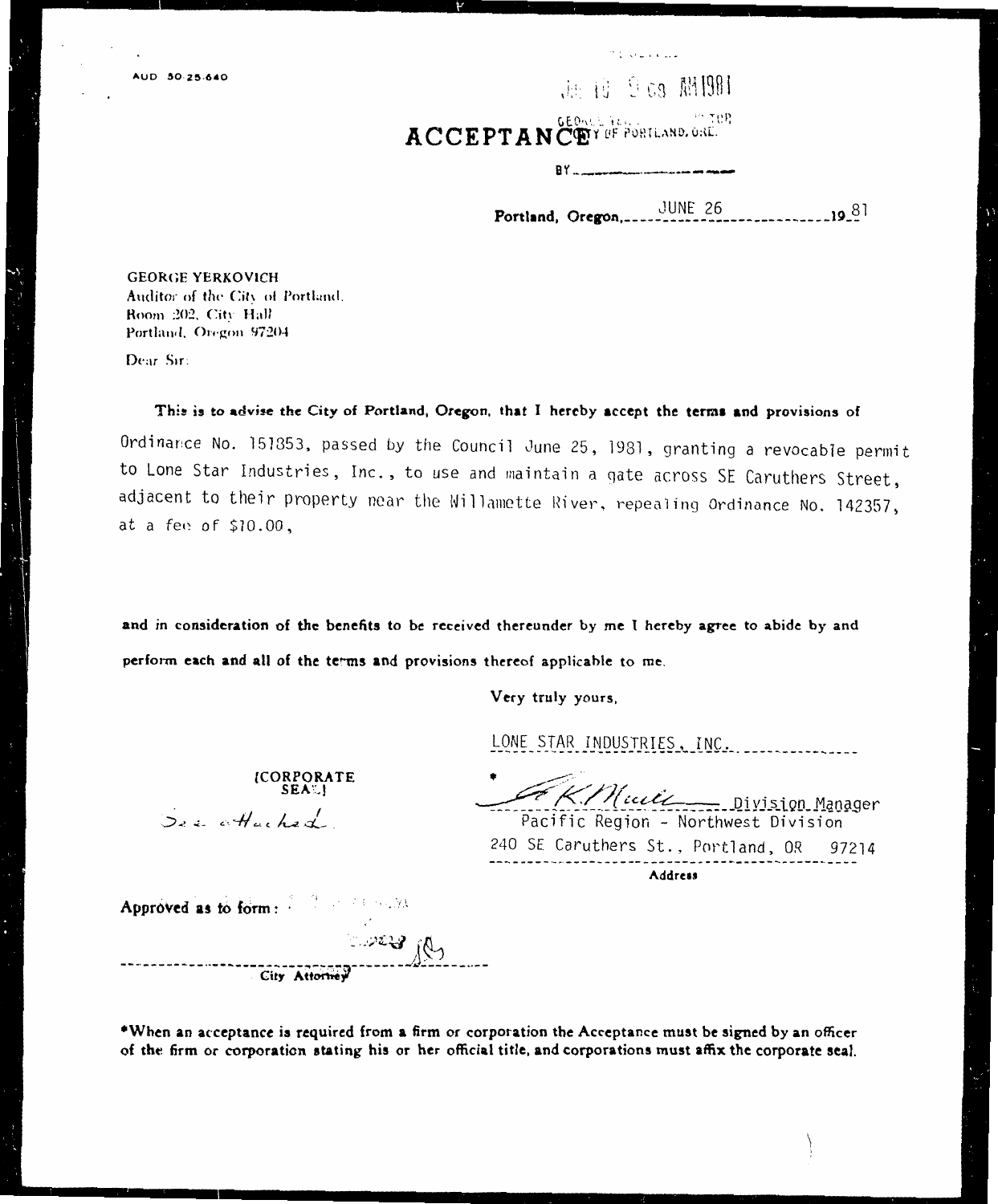#### LONE STAR INDUSTRIES, INC.

7110080486

#### Certificate

I, T. M. Curtin, Secretary of Lone Star Industries, Inc., a Delaware corporation (the "Company"), hereby certify that the Executive Committee of the Board of Directors of the Company at a meeting duly called and held on August 10, 1971, at which a quorum was present and acting throughout, duly adopted the following resolutions which remain in full force and effect as at the date hereof. I further certify that the Executive Committee of the Board of Directors had full power and authority to adopt said resolutions:

> RESOLVED, that the Regional Vice Presidents, Regional Controllers and Division Managers of the Corporation's Central, Eastern, Pacific and Southwest Regions, be, and each of them hereby is, authorized and empowered on behalf of the Corporation to execute and deliver any and all contracts, applications, leases, easements, deeds and other documents which relate to the business, operations, vehicles, vessels and properties, real and personal of his respective Region or Division, on such terms and conditions as the officer executing may approve with his execution of any such documents being conclusive proof of his approval of the terms thereof;

FURTHER RESOLVED, that each of said Regional or Divisional officers, be, and each of them hereby is, authorized and empowered to attest any and all contracts, applications, leases, easements, deeds and other documents executed by any of the officers indicated in the foregoing resolution when acting pursuant to such  ${\tt resolution}$  and to affix the seal of the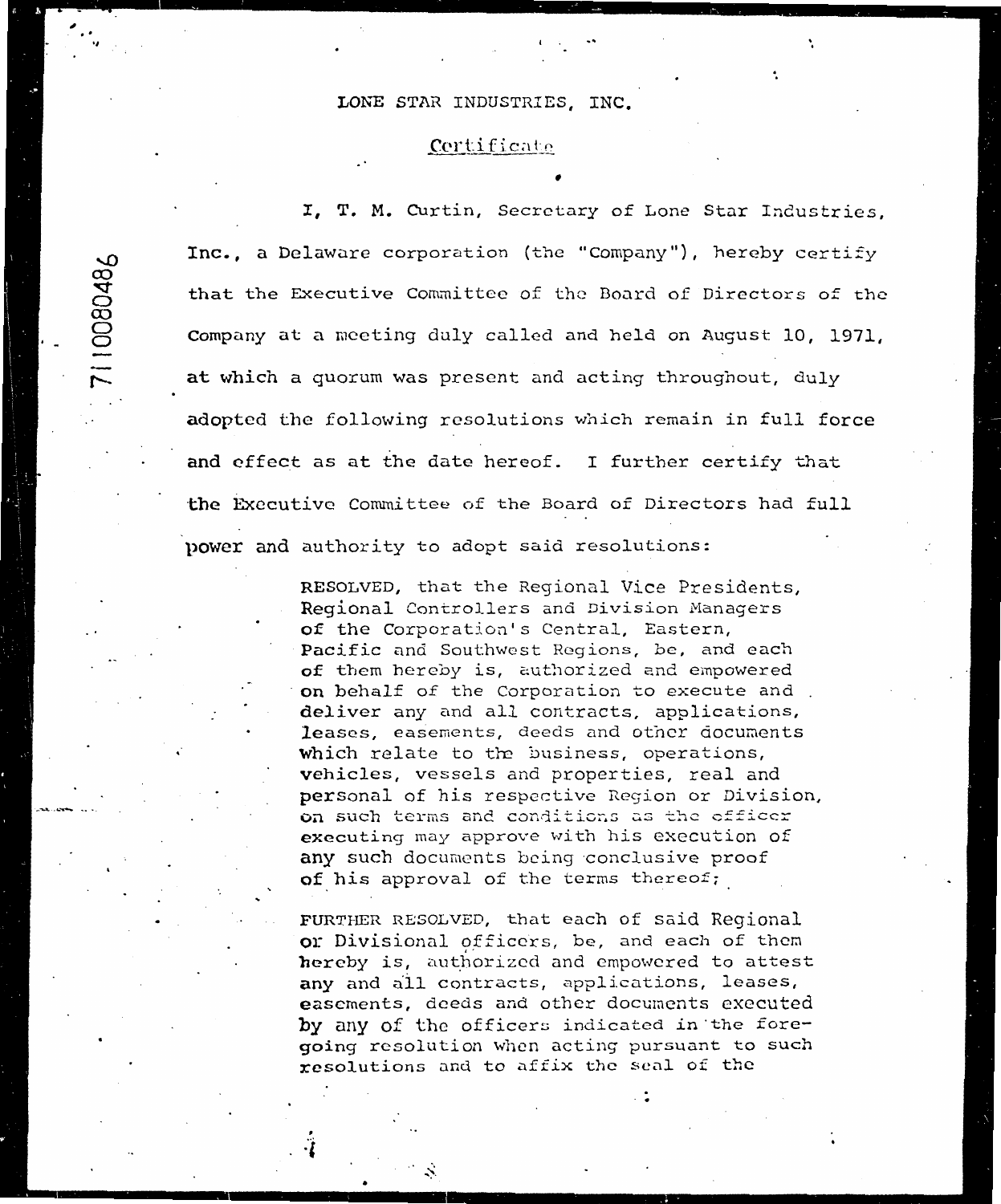$12 - 130$ [0011080011100801186 KIMO CONMUN' MUTH RECORDS & ELECTIONS 4Þ **Alid** Z 8 1034401 10<br>10 T230034<br>10 T230034 3074 ٦٥٨ RECORDED FILED for Record at Request of<br>Name <u>(and STAR</u> InD 끆  $\mathfrak{Z} \, \mathfrak{a}$  $\alpha$ d 4 Address **3.0C** FILED  $271122$ 10 46 Al CO**ODS &**<br>RO CO. WN.<br>L. DEPUTY  $20006$ ЕF DF ۰S. C  $37 - 7.11$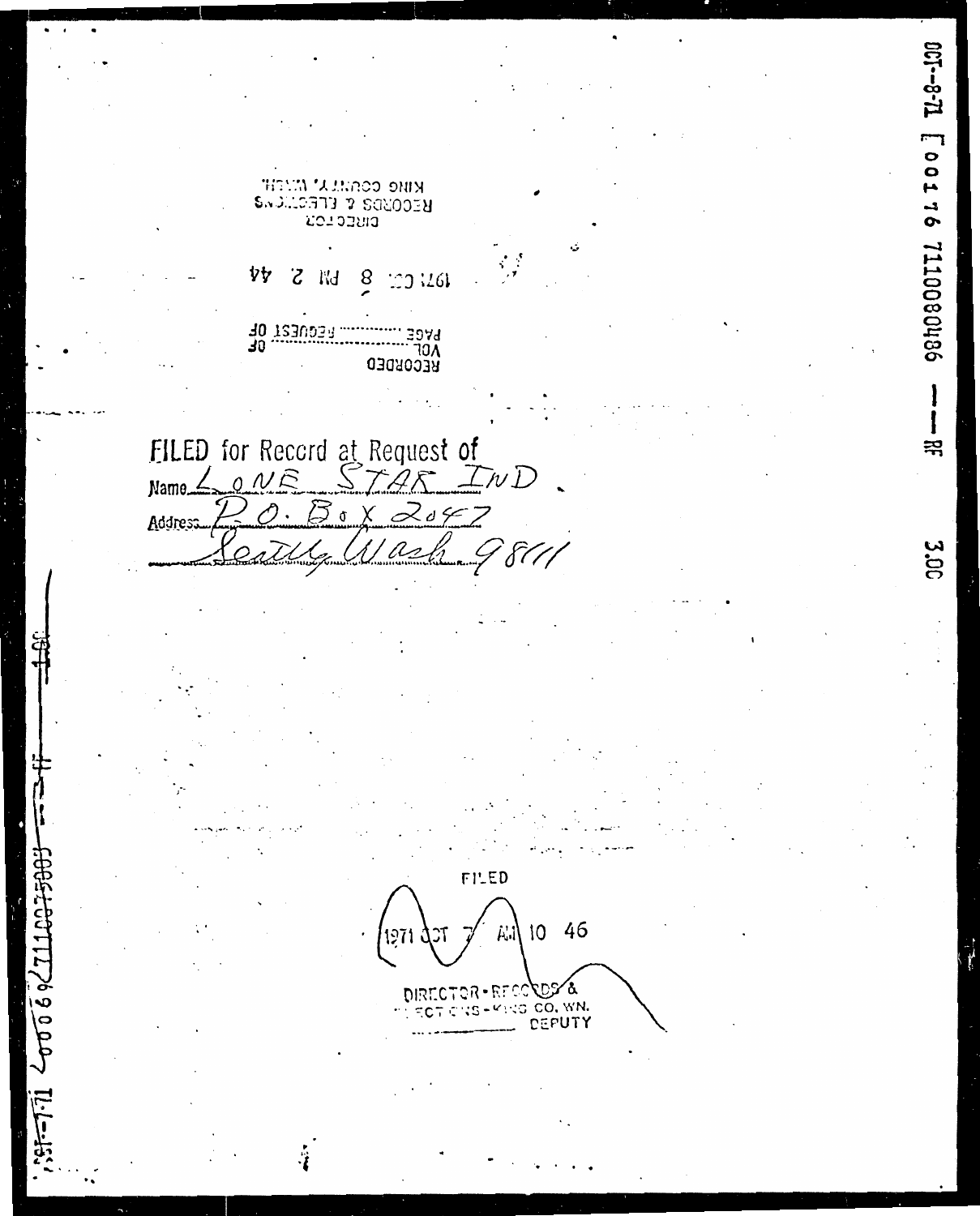Corporation thereto with the same force and effect as if the seal of this Corporation were affixed thereby by the Secretary or any Assistant Secretary of the Corporation.

IN WITNESS WHEREOF, I have executed this Certificate and affixed the seal of the Company this 10th day of August

1971.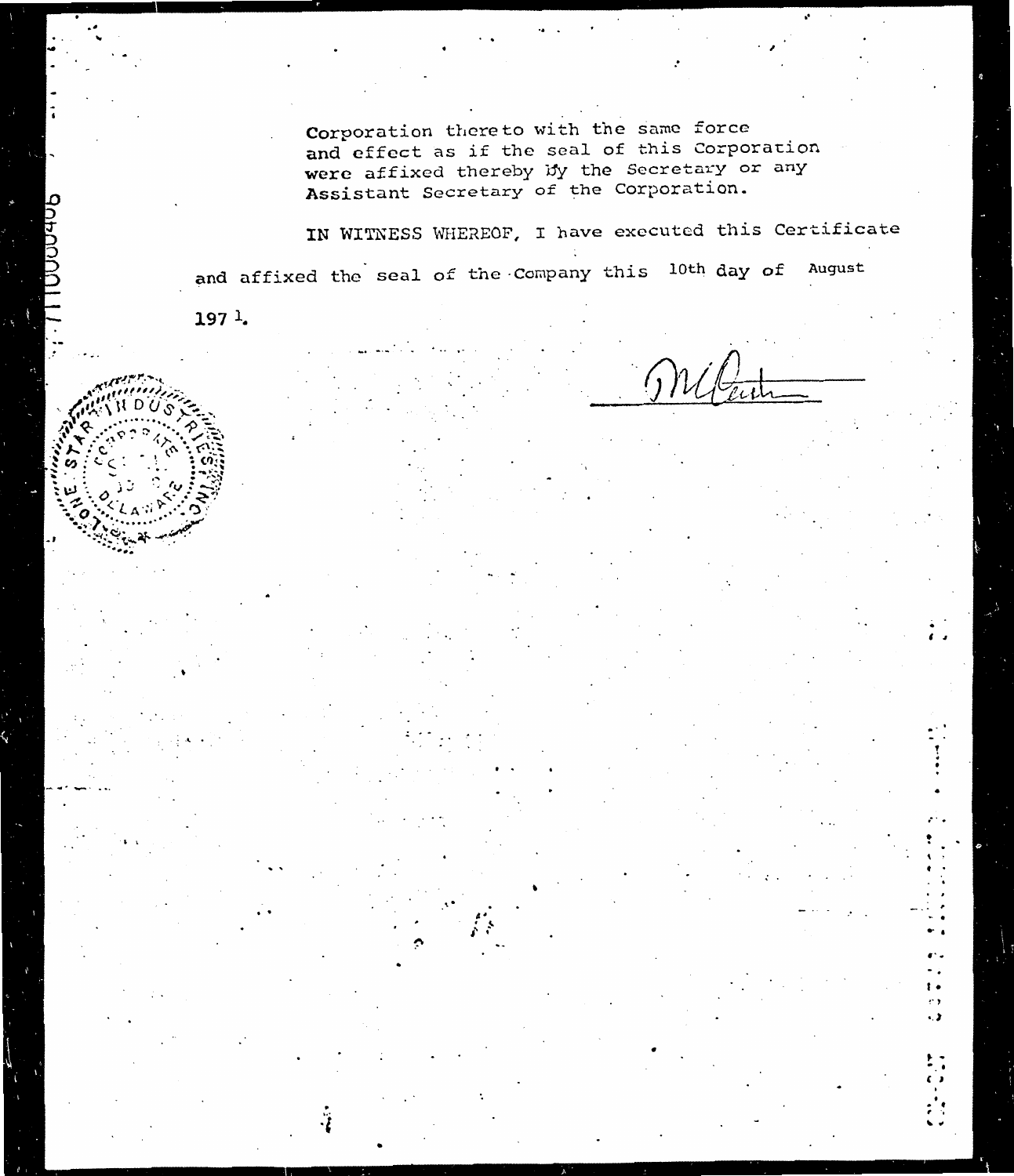Recorded 7/23/81  $Book 1539 P<sub>A</sub>$  $Q<sub>A</sub>$  $Q<sub>A</sub>$  $\sqrt{454}$  $P_{\text{C}}(3, 2)$ 

**15:1** ~53

### ORDINANCE NO. **151853**

An Ordinance granting a revocable permit to Lone Star Industries Inc. to use and maintain a gate across S.E. Caruthers Street, adiacent to their property near the Willamette River, repealing Ordinance No. 142357, at a fee of \$10.00, and declaring an emergency.

The City of Portland ordains:

Section 1. The Council finds:

- 1. Lone Star Industries Inc., 240 S.E. Caruthers Street, Portland, Oregon 97214, requested permission to use and maintain a gate. across S.E. Caruthers, adjacent to their property. Tax Lot 5 of Block 30, Stephens Addition.
- 2. That the gate is desirable to improve security and discourage vandalism in this area.
- 3. That all property owners in the immediate area have no objections to allowing the gate.
- 4. That it is not desirable to vacate this street because of potential future public access to the river.
- 5. have no objection to granting the said permission, and under certain conditions, granting of the requested permission will not be detrimental to the public interest.<br>NOW, THEREFORE, the Council directs:

 $\mathcal{N}=\mathcal{N}=\mathcal{N}=\mathcal{N}=\mathcal{N}=\mathcal{N}=\mathcal{N}=\mathcal{N}=\mathcal{N}=\mathcal{N}=\mathcal{N}=\mathcal{N}=\mathcal{N}=\mathcal{N}=\mathcal{N}=\mathcal{N}=\mathcal{N}=\mathcal{N}=\mathcal{N}=\mathcal{N}=\mathcal{N}=\mathcal{N}=\mathcal{N}=\mathcal{N}=\mathcal{N}=\mathcal{N}=\mathcal{N}=\mathcal{N}=\mathcal{N}=\mathcal{N}=\mathcal{N}=\mathcal{N}=\mathcal{N}=\mathcal{N}=\mathcal{N}=\mathcal{N}=\mathcal{$ 

- a. A revocable permit is granted to Lone Star Industries Inc. to use and maintain a gate across S.E. Caruthers Street adjacent to their property, located as approved by the City Engineer, subject to the following conditions:<br>(1) The Bureau of Fire shall be provided keys to the gate:
	- $(1)$ however, the permittee will not hold the City responsible for any damage to the gate as a result of having to force entry to the area.
	- (2) This permit is for the use of the street area only. and shall not exempt the permittee from obtaining any license or permit required by the City Code or Ordinances for any act to be performed under this permit, nor shall this permit waive the provisions of any City Code. Ordinance, or the City Charter, except as herein stated.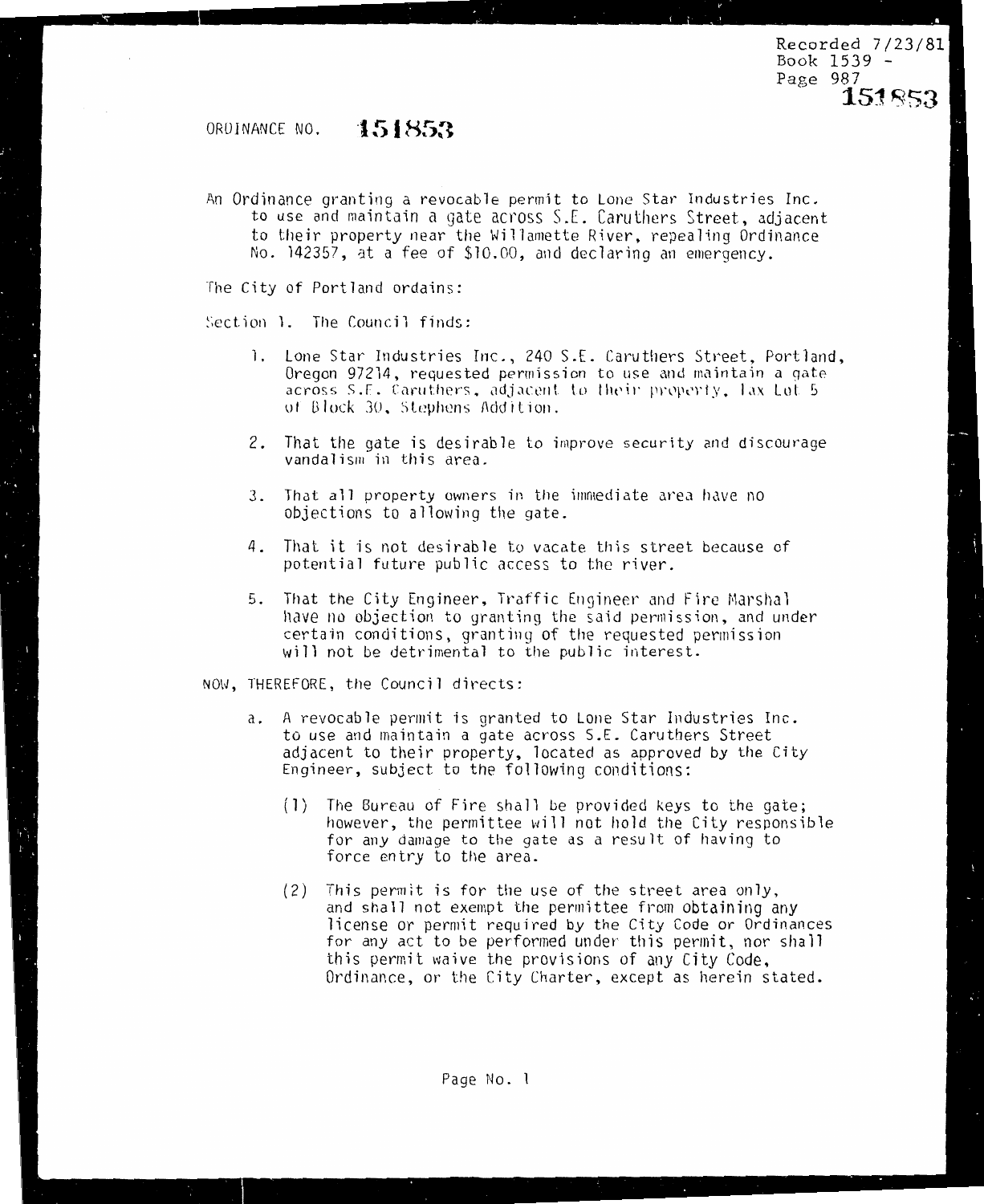$(3)$  This permit is revocable at any time in the event the public's need requires it and no expenditure of money hereunder, lapse of time, or other act or thing shall operate as an estoppel against the City of Portland, or be held to give the permittee any vested or other right. Immediately upon the expiration of this permit, or upon its sooner revocation by the Council, the permittee shall remove said gate from the street area as directed by and to the satisfaction of the City Engineer.

 $\epsilon_{\rm{max}}=100$ 

- (4) The permittee shall hold the City of Portland, its officers, agents, and employees free and harmless from any claims for damages to persons or property, including legal fees and costs of defending any actions or suits, including any appeals which may result from the use of the street area under this permit by providing evidence of insurance protecting the City of Portland, its officers, agents, and employees as follows: Bodily injury \$100,000 for one claimant and \$300,000 for one occurrence, property damage \$50,000 for one claimant and \$300,000 for one occurrence, said insurance to be kept in full force and effect at all times. This permit is automatically revoked without further action by the Council if this insurance is permitted to lapse, is cancelled, or for any other reason, becomes inoperative.
- (5) This permit is a burden upon the property and runs with the land and will require insurance with limits of coverage that will meet the maximum requirements for liability of a public body as set forth in O.R.S. No. 30.270 or as it may be required by subsequent amendment and naming the City, its officers, agents, and employees as additional insured.
- (6) The permittee shall reimburse the City for the cost of filing by the City Auditor of a certified copy of this Ordinance with the Records Division of Multnomah County.
- (7) The permittee shall pay the permit fee of \$10.00 required by Section 17.24.020 of the City Code.
- Section 2. Ordinance No. 142357 entitled "An Ordinance granting a revocable permit to Knappton Tow Boat Company to construct and maintain a gate across S.E. Caruthers Street, adjacent to their property near the Willamette River, under certain conditions, and declaring an emergency." passed by the Council August 5, 1976, hereby is repealed.
- Section 3. This Ordinance will not become effective until the permittee has filed with the City Auditor a document, which has been approved by the City Attorney, accepting the terms and conditions hereof. This Ordinance shall be automatically revoked without further consideration by the Council if the terms and conditions are not accepted within sixty (60) calendar days of the passage of this Ordinance.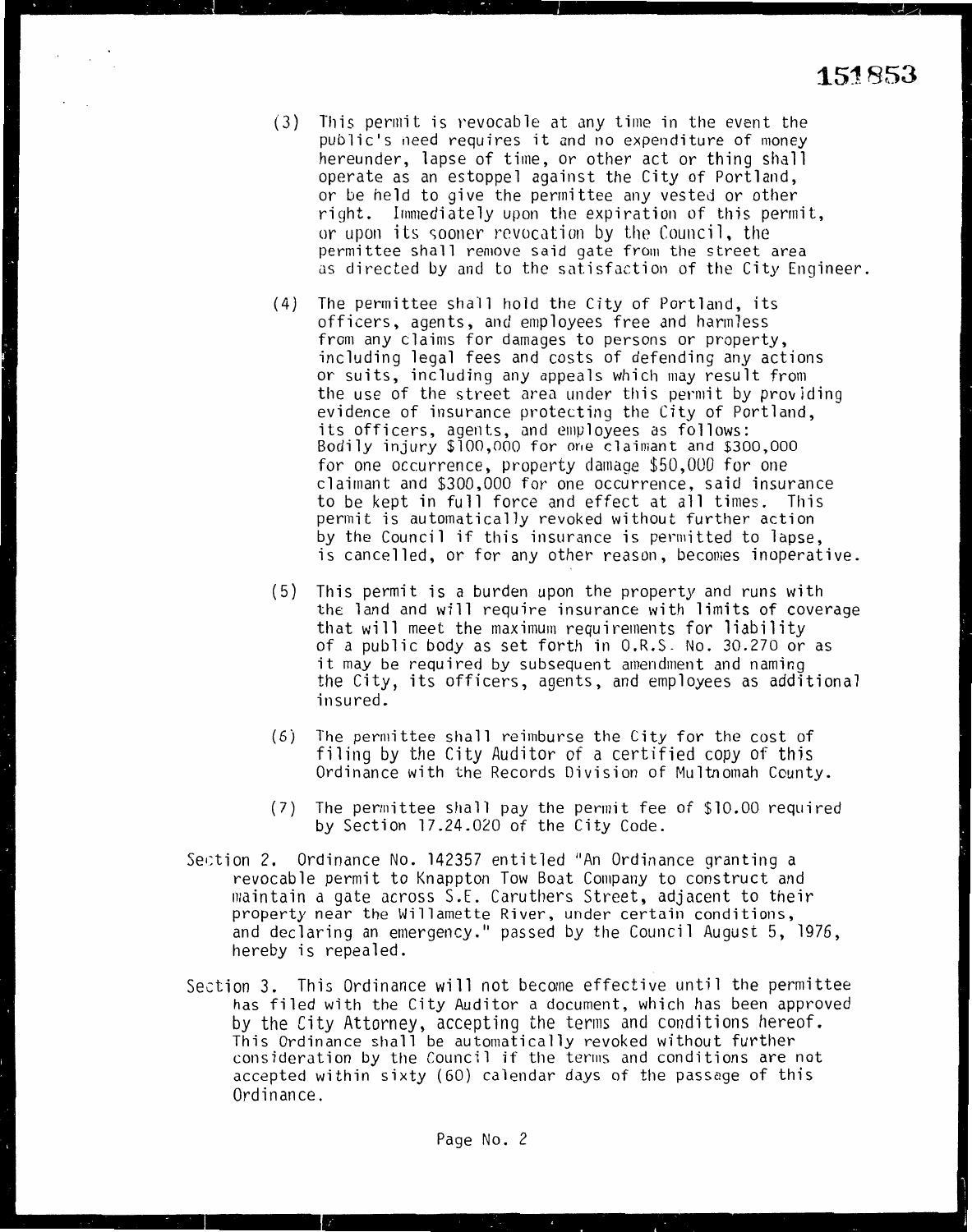## **ORDINANCE No.**

Section 4. The Council declares that an emergency exists because delay in the enactment of this Ordinance will result in an unnecessary hardship of uncertainty on the part of the applicant as to the status of the requested permit to use and maintain a gate in the street area; therefore, this Ordinance shall be in force and effect from and after its passage by the Council.

**Passed by the Council, JUN 2 5 1981** 

Commissioner Mike Lindberg Steve Hazzard:jmh June 16, 1981

**Attest:** 

~#;-v/ .. .. / .'?e-~~ **he** · **y of Portland**